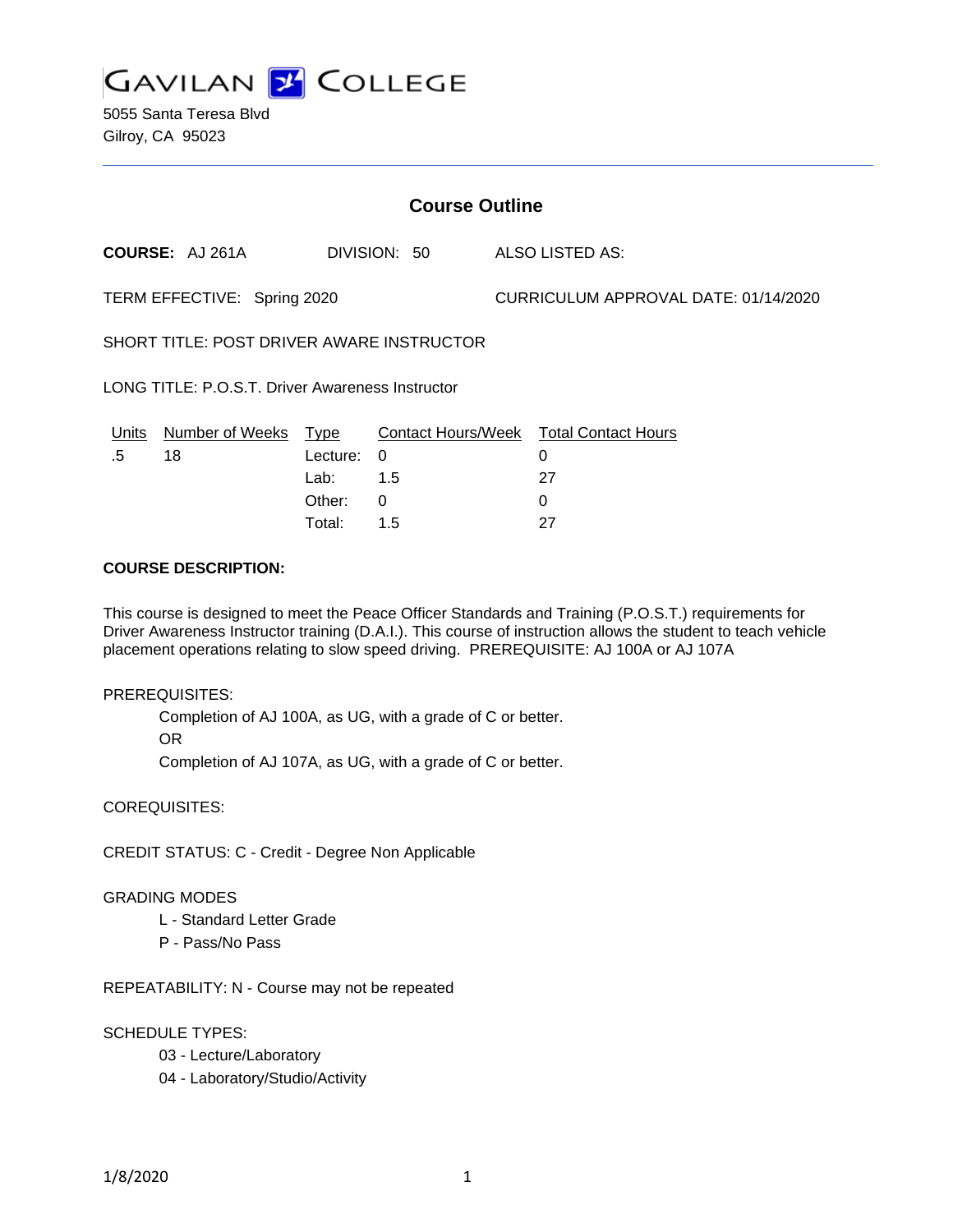## **STUDENT LEARNING OUTCOMES:**

By the end of this course, a student should:

1. State the P.O.S.T. driver training program goals and its ability to mitigate police driver risks.

2. Identify the fundamental elements of defensive driving, and the vehicle control techniques that facilitate defensive driving

3. Demonstrate slow speed vehicle placement techniques.

4. Execute instruction of slow speed driving and assessment of other students slow speed driving.

### **CONTENT, STUDENT PERFORMANCE OBJECTIVES, OUT-OF-CLASS ASSIGNMENTS**

Curriculum Approval Date: 01/14/2020 Course purpose; defensive driving, and how the role of an instructor benefits improving driving techniques (6 hours) How to demonstrate vehicle driving techniques to students (5 hours) Slow speed vehicle placement concepts and exercises (8 hours)

### **METHODS OF INSTRUCTION:**

Lecture, Practical Demonstration, Practice performance

### **METHODS OF EVALUATION:**

Skill demonstrations Percent of total grade: 100.00 % Instructional abilities of training Driving skills assessed using P.O.S.T. forms and assessment criteria.

### **REPRESENTATIVE TEXTBOOKS:**

Most recent version of Driver Awareness Instructor Manual- provided by instructor .